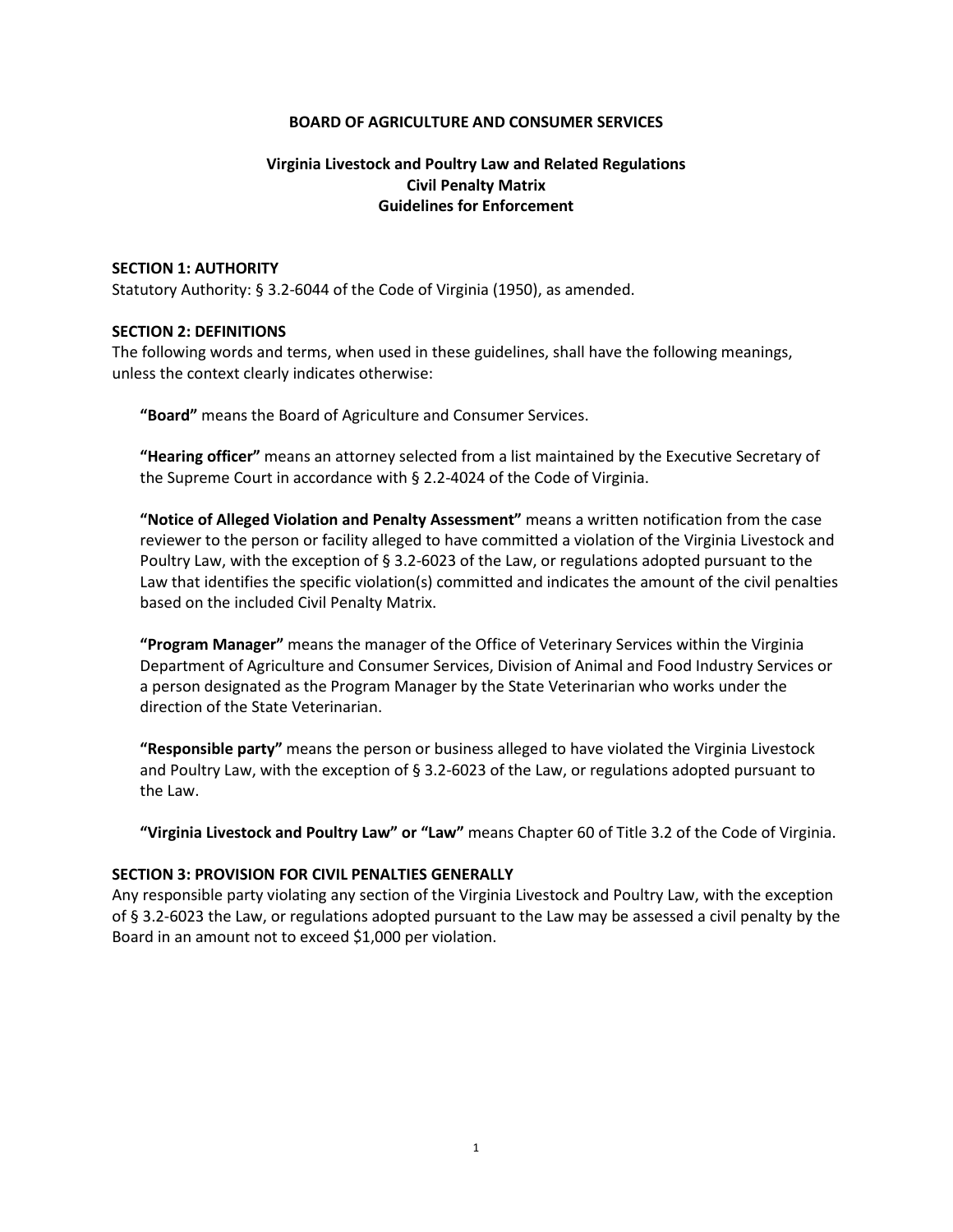## **SECTION 4: PROCEDURE FOR CIVIL PENALTY ASSESSMENT**

### **A. Witness of Alleged Violation**

An Office of Veterinary Services (OVS) staff member, upon witness of an alleged violation of the Virginia Livestock and Poultry Law, with the exception of § 3.2-6023 the Law, or regulations adopted pursuant to the Law, shall submit documentation of proof of alleged violation, including all relevant facts, for review to the appropriate OVS personnel according to the table below or to other OVS staff designated by the State Veterinarian.

| Staff member noting alleged violation | <b>Case Reviewer</b>                  |
|---------------------------------------|---------------------------------------|
| Livestock Inspector                   | Livestock Inspector Senior            |
| Livestock Inspector Senior            | <b>Regional Veterinary Supervisor</b> |
| <b>Regional Veterinary Supervisor</b> | <b>Richmond Staff Veterinarian</b>    |
| <b>Richmond Staff Veterinarian</b>    | <b>Regional Veterinary Supervisor</b> |

### **B. Notice of Alleged Violation**

Upon review of the documentation of proof of alleged violation, if the OVS Case Reviewer concurs that an alleged violation has occurred, he shall mail, by certified mail, the Notice of Alleged Violation and Penalty Assessment, including all documentation of relevant facts, notice of civil penalty amount, and consent resolution to the responsible party. The notice shall advise the responsible party that he may (i) agree to the assessment, sign a consent resolution, waive his rights to an informal fact finding conference pursuant to § 2.2-4019 of the Code of Virginia (Code), and pay the civil penalty (due within 30 days after the date of receipt by the responsible party) or (ii) request an informal fact finding conference pursuant to § 2.2-4019 of the Code.

## **C. Informal Fact Finding Conference**

Should the responsible party dispute the initial alleged violation and civil penalty assessed, the responsible party shall request an informal fact finding conference within 30 days of receipt of the Notice of Alleged Violation and Penalty Assessment. The Program Manager will hold an informal fact finding conference pursuant to § 2.2-4019 of the Code prior to making a case decision. Following the informal fact finding conference, the Program Manager will send to the responsible party a written final notice of the findings via certified mail along with the fact basis for the findings and the civil penalty assessed.

#### **D. Formal Hearing**

The responsible party may appeal a case decision by the Program Manager to the Board pursuant to § 2.2-4020 of the Code. If the responsible party intends to appeal the final notice of the Program Manager, he shall notify the Secretary of the Board in writing within 30 days following his receipt of the Program Manager's findings. The Secretary of the Board will arrange for a hearing officer, arrange the location of the formal hearing, and arrange for a court reporter. The hearing officer will hear the relevant information about the case, consider the facts of all violations identified in the case, and evaluate the civil penalty assessed. The hearing officer shall transmit his findings and recommendations to the Board as required in § 2.2-4024(D) of the Code and inform the respondent of his right under § 2.2-4021(A) of the Code to address the Board. The Board shall consider the findings and recommendations of the hearing officer and render a case decision within the timeframe established in § 2.2-4021(C) of the Code. The Board may establish limits on how much time the representative of the responsible party will be afforded to address the Board with respect to the formal hearing officer's findings and recommendations.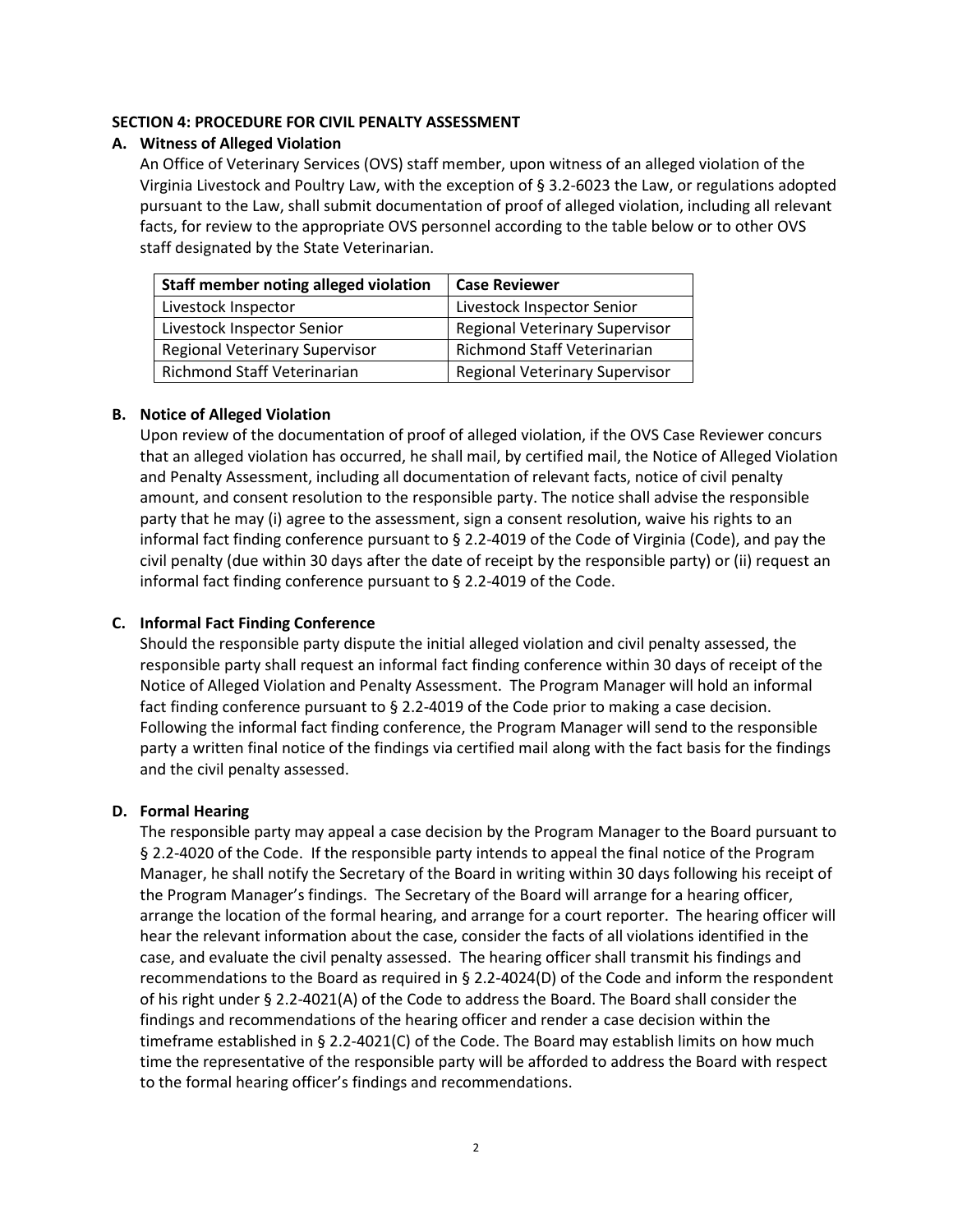## **SECTION 5: ASSESSMENT OF SEPARATE VIOLATIONS**

- **A.** Each violation of the Virginia Livestock and Poultry Law, with the exception of § 3.2-6023 the Law, or regulations adopted pursuant to the Law shall be assessed separately for the purpose of determining the total civil penalty assessment.
- **B.** In the event of a fifth or more occurrence of a violation within a period of five calendar years, a civil penalty shall be assessed in accordance with Section 7 of these guidelines separately for each day of the violation, beginning with the date of notification of the alleged violation and ending with the date of abatement, to a maximum of \$1,000 per violation.

## **SECTION 6: RECOVERY OF CIVIL PENALTIES, USE OF CIVIL PENALTY FUNDS**

If the civil penalty is not paid within the allowed time period, the case will be referred to the Office of the Attorney General for further action. All civil penalties assessed and not paid within the specified time shall be recovered in a civil action brought by the Attorney General in the name of the Commonwealth. Such civil penalties shall be paid into the state treasury and credited to the Livestock and Poultry Disease Fund, as prescribed in § 3.2-6045 of the Law.

# **SECTION 7: DETERMINATION OF CIVIL PENALTY**

The following matrix will be used to determine the dollar amount of civil penalties to be assessed for violations. Cumulative penalties, where indicated, will be assessed for each day of the period from the day of the first violation through the day of the current violation, up to a maximum of \$1,000. When noted in the following matrix, the responsible party shall be educated on the relevant law or regulation to which the first violation occurred. When noted in the following matrix for second violations, the responsible party shall be issued a warning letter via certified mail detailing the violation and informing the responsible party of the potential for civil penalty assessment. When evidence suggests that the responsible party has intentionally falsified records required by the Virginia Livestock and Poultry Law, with the exception of § 3.2-6023 the Law, or regulations adopted pursuant to the Law, the Case Reviewer shall assess the civil penalty as if the violation is the fourth occurrence of the violation.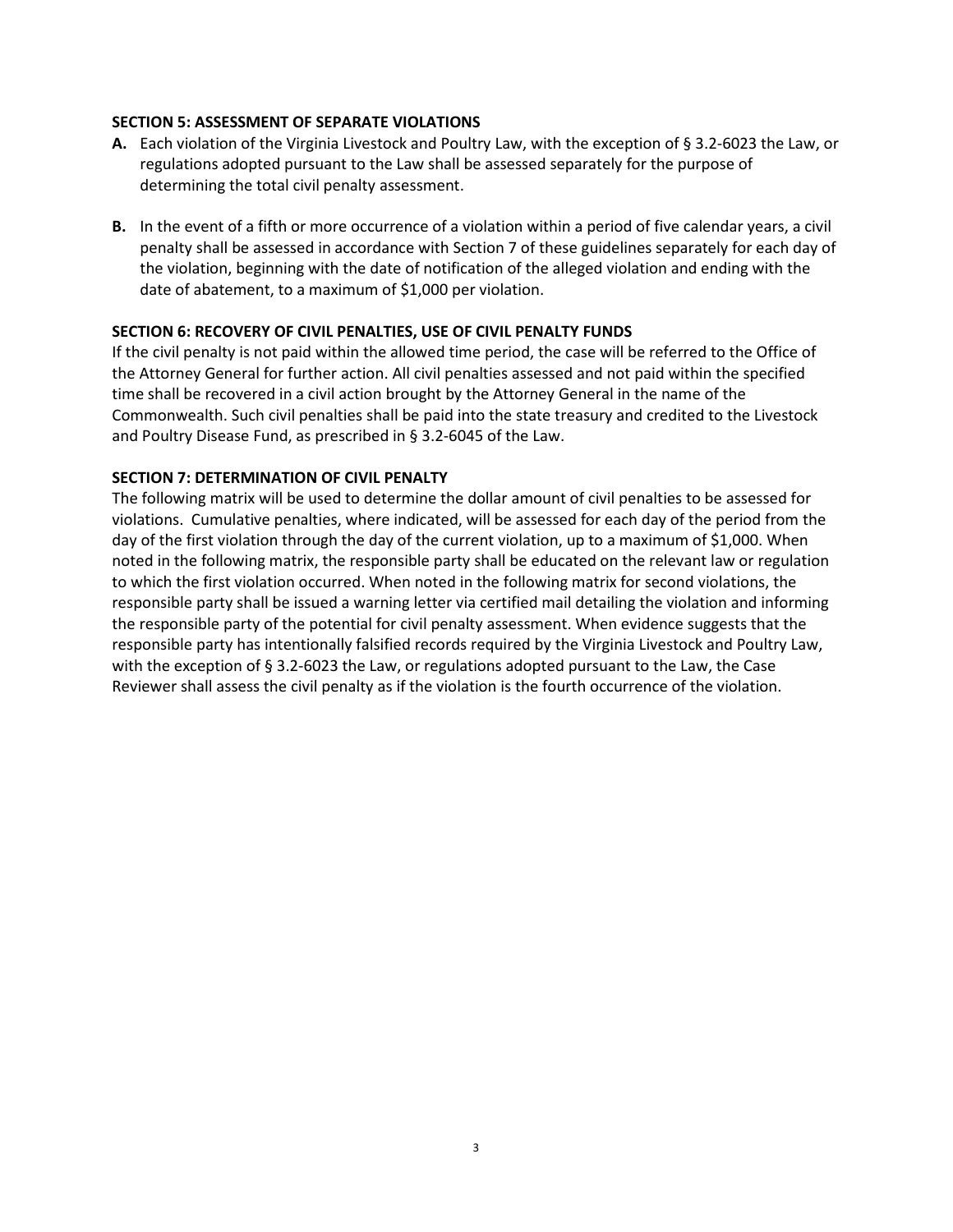| <b>Violation</b>                       |                                                                                                                                                                                                                      | Penalty                             |                                     |                                     |                                             |
|----------------------------------------|----------------------------------------------------------------------------------------------------------------------------------------------------------------------------------------------------------------------|-------------------------------------|-------------------------------------|-------------------------------------|---------------------------------------------|
| <b>Authority</b>                       | <b>Category of Violation</b>                                                                                                                                                                                         | 1 <sup>st</sup><br><b>Violation</b> | 2 <sup>nd</sup><br><b>Violation</b> | 3 <sup>rd</sup><br><b>Violation</b> | $4th$ and<br>Subsequent<br><b>Violation</b> |
| 2 VAC 5-70-20                          | Failure to observe<br>requirement for official<br>negative test for equine<br>infectious anemia                                                                                                                      | Education                           | Warning                             | \$50                                | \$100                                       |
| 2 VAC 5-141-35                         | Importation of agricultural<br>animals, companion animals<br>or any other animals or birds<br>into Virginia without an<br>official certificate of<br>veterinary inspection or<br>alternate movement<br>documentation | Education                           | Warning                             | \$50                                | \$100                                       |
| 2 VAC 5-141-40 thru<br>2 VAC 5-141-130 | Failure to observe all<br>relevant import<br>requirements, except for the<br>certificate of veterinary<br>inspection, in the<br>importation of animals into<br>Virginia                                              | Education                           | Warning                             | \$50                                | \$100                                       |
| 2 VAC 5-61-20,<br>2 VAC 5-170-30       | Failure to register a livestock<br>market or poultry dealer                                                                                                                                                          | Education                           | Warning                             | \$50                                | \$100                                       |
| 2 VAC 5-61-40,<br>2 VAC 5-170-50       | Failure of a poultry dealer or<br>livestock marketing facility<br>to maintain accurate records                                                                                                                       | Education                           | Warning                             | \$50                                | \$100                                       |
| 2 VAC 5-61-60                          | Failure to properly maintain<br>a livestock marketing facility                                                                                                                                                       | Warning                             | \$50                                | \$100                               | \$250                                       |
| 2 VAC 5-61-30                          | Failure to officially identify<br>livestock                                                                                                                                                                          | Education                           | Warning                             | \$50                                | \$100                                       |
| Va. Code § 3.2-6016                    | Intentional alteration or<br>removal of official<br>identification of livestock                                                                                                                                      | \$100                               | \$250                               | \$500                               | \$750                                       |
| 2VAC 5-40-40                           | Failure to observe<br>requirements for limited<br>movement and permits for<br>Tuberculosis positive<br>reacting cattle                                                                                               | \$50                                | \$100                               | \$250                               | \$500                                       |
| Va. Code § 3.2-6032                    | Feeding of garbage to swine                                                                                                                                                                                          | Education                           | Warning                             | \$50                                | \$100                                       |